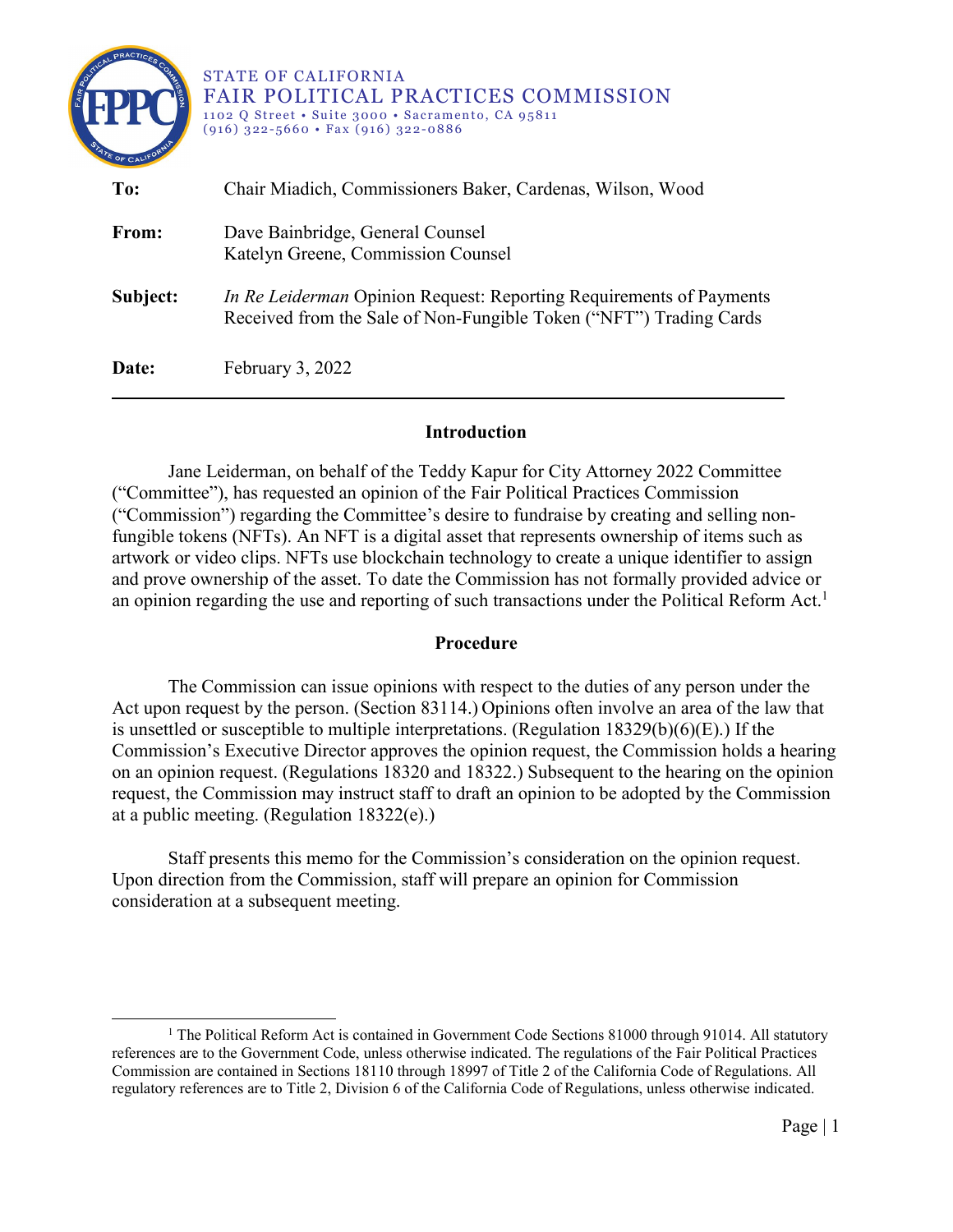#### **Background on NFTs**

An NFT is a digital representation of an object like artwork, music, or videos. The object can either be tangible or intangible, and while typically the object is digital, it can also be a physical item. NFTs are bought and sold online, frequently with cryptocurrency, and they are generally encoded with the same underlying software as many cryptocurrencies. NFTs are also, in general, one of a kind and have unique identifying codes.<sup>[2](#page-1-0)</sup> NFT's are asset-backed tokens, which means they are digital tokens based on blockchain technology that derive their value from something that does not exist on the blockchain and are a representation of ownership of a physical or digital asset. Blockchains are best known for their crucial role in cryptocurrency systems for maintaining a secure and decentralized record of transactions. By being represented on the blockchain, NFTs are granted immutability and public verification of ownership. This means that you can track the ownership and transfers of the NFT. Even if the physical item is lost or destroyed, the NFT will endure and live on the blockchain for as long as the latter exists.<sup>[3](#page-1-1)</sup>

NFTs can be stored, viewed, and transferred via an NFT-enabled wallet, similar to cryptocurrencies. [4](#page-1-2) However, the lack of interchangeability (fungibility) distinguishes NFTs from blockchain cryptocurrencies, such as Bitcoin.<sup>[5](#page-1-3)</sup> NFTs have unique identification codes and metadata that distinguishes one from another that cannot be replicated. While NFTs can be sold or traded, each NFT has its own distinct value, which makes it so they are not tradable on like-tolike value basis. This differs from cryptocurrencies, which are identical to each other and therefore can be used on a regular basis for commercial transactions like other currencies.<sup>[6](#page-1-4)</sup>

Commonly, NFTs are connected to digital artwork. However, an NFT can take other forms. For example, Ellen DeGeneres sold an NFT of a monologue from an episode of "The Ellen DeGeneres Show" to raise money for charity.<sup>[7](#page-1-5)</sup> And former Twitter CEO Jack Dorsey sold the first tweet he ever posted as an NFT. $^8$  $^8$  As an example of the form of NFT the opinion requestor is asking about here, the requestor identified a project called NFT4Good that sold Asian celebrity NFT trading cards for \$88 each, raising \$80,000 for #HateIsAVirus, an Asian American and Pacific Islander oriented anti-racism nonprofit.<sup>[9](#page-1-7)</sup>

The sale of NFTs have already made their way into congressional political campaigns and are being sold as campaign merchandise as a way to raise campaign funds.<sup>[10](#page-1-8)</sup> Although congressional candidates are currently selling NFTs as campaign merchandise, the Federal Elections Commission considers any payment made to a committee a contribution, even the entire amount of sale proceeds from selling campaign merchandise.<sup>[11](#page-1-9)</sup> Currently, the Commission

<span id="page-1-1"></span><span id="page-1-0"></span> $\overline{a}$ 

<sup>2</sup> https://www.forbes.com/advisor/investing/nft-non-fungible-token/

<sup>3</sup> https://www.investopedia.com/terms/b/blockchain.asp

<span id="page-1-2"></span><sup>4</sup> https://cointelegraph.com/news/nft-trading-cards-a-new-way-to-own-collectibles-or-an-asset-bubble

<span id="page-1-3"></span><sup>&</sup>lt;sup>5</sup> https://en.wikipedia.org/wiki/Non-fungible\_token

<sup>6</sup> https://www.merriam-webster.com/dictionary/non-fungible%20token

<sup>7</sup> https://variety.com/2021/digital/news/ellen-degeneres-nft-sale-prices-1234961319/

<span id="page-1-7"></span><span id="page-1-6"></span><span id="page-1-5"></span><span id="page-1-4"></span><sup>8</sup> https://www.cnbc.com/2021/03/22/jack-dorsey-sells-his-first-tweet-ever-as-an-nft-for-over-2point9 million.html

<sup>9</sup> https://nft4good.com/

<span id="page-1-8"></span><sup>10</sup> https://www.politico.com/news/2022/01/08/campaign-fundraising-nft-526787

<span id="page-1-9"></span><sup>&</sup>lt;sup>11</sup> https://www.fec.gov/help-candidates-and-committees/candidate-taking-receipts/types-contributions/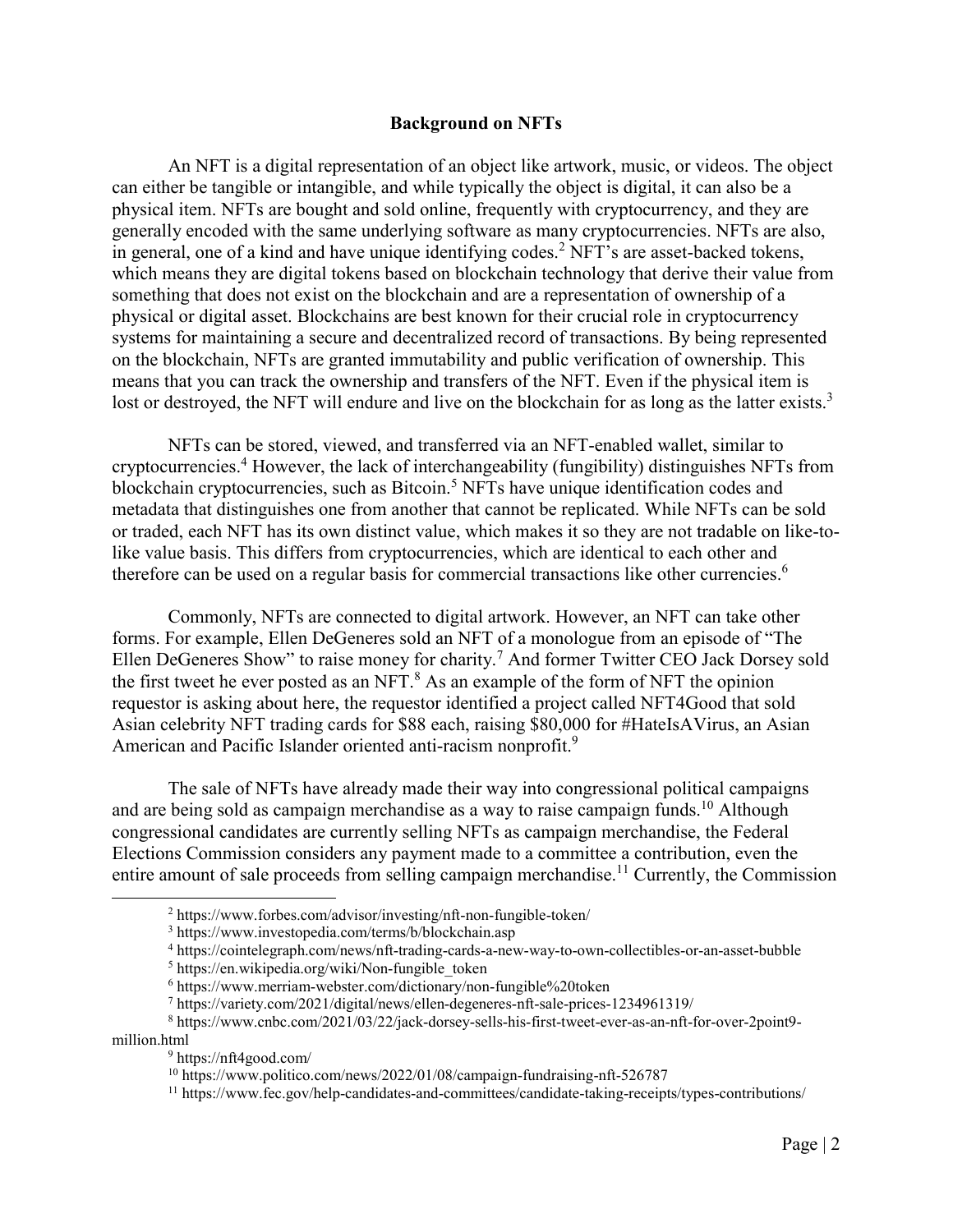does not generally treat the full sale price of campaign merchandise as a contribution, as further discussed below.

### **Request**

The Committee seeks guidance on the permissibility and campaign reporting obligations should it hire a vendor that specializes in NFTs to create and sell NFTs in the form of trading cards on behalf of the Committee, along with the underlying asset represented on the blockchain.

Although the vendor will likely sell the NFT trading cards on its platform, the Committee may send out an email to supporters and/or have the item available on the Committee's website for purchase. The Committee provided that it will collect all required donor information and certification, evidencing that a committee acted in good faith in receiving the payment before processing the order.<sup>[12](#page-2-0)</sup> The NFT vendor will charge the Committee a percentage of the sale proceeds as a fee that will cover the costs of creating, minting, and selling the NFT trading cards on their platform. The Committee provided that this is the same method the vendor uses to charge its other clients for the same services. The proceeds of the sale will go to the Committee. The price of the NFTs sold by the Committee will not fluctuate.

The Committee views the creation and sale of NFTs as similar to the sale of other traditional campaign merchandise, such as tee shirts and caps. As with the sale of other campaign memorabilia (e.g., hats, buttons, bumper stickers, etc.), the Committee cannot control and will not receive any proceeds from any trading or reselling of the NFTs after they are sold to the buyer. The Committee has not created the NFTs at this time, but it intends to structure the sale with various editions. For instance, the Committee might structure the sale along these lines:

- Sell twenty "Champion" versions of an NFT for \$1,000;
- Sell fifty "Friend" versions of an NFT for \$500; and
- Sell one hundred "Supporter" versions of an NFT for \$50.

Since the Committee has not had any NFTs created, the Committee has not provided specifically what will be displayed on the NFTs or what the underlying assets will be. However, the Committee has provided that some considerations for the display are to use images of the candidate, endorsers, or candidate statements and to mail a trading card similar to a baseball card, as the underlying asset. When asked what the fair market value of the NFTs would be, the Committee provided that the fair market value would be the price at which the Committee decides to sell the NFTs.

<span id="page-2-0"></span> $\overline{a}$  $12$  Los Angeles Municipal Code Section 49.7.16 requires contributors to certify under penalty of perjury that: (1) the contribution is not being made under a false name, is not being made under someone else's name, and has not been reimbursed, and will not be reimbursed; (2) the contribution does not cause the contributor to cumulatively or in the aggregate exceed the applicable contribution limit; (3) the contributor is a U.S. citizen or a lawfully admitted permanent resident; (4) the contribution is not from a lobbyist or lobbying firm that is prohibited from making it; and (5) the contribution is not from a bidder, subcontractor, principal, or underwriting firm that is prohibited from making it.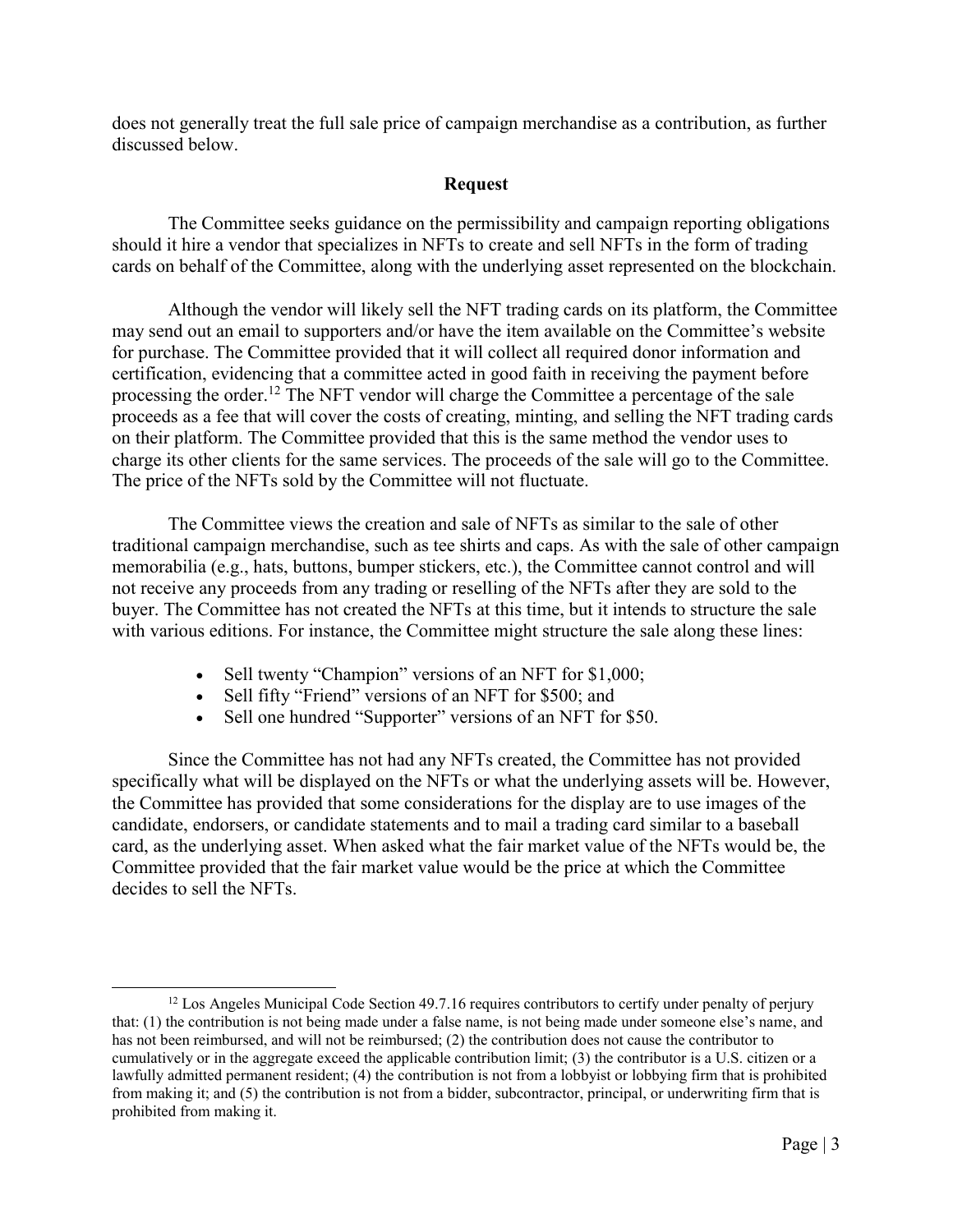#### **Law**

A "contribution" is a payment, a forgiveness of a loan, a payment of a loan by a third party, or an enforceable promise to make a payment except to the extent that full and adequate consideration is received, unless it is clear from the surrounding circumstances that it is not made for political purposes. (Section 82105, Regulation 18215.) The term "contribution" includes the purchase of tickets for events such as concerts, dinners, rallies, and similar fundraising events. (Section 82015.) A payment is presumed to be made for political purposes if the payment is received by a candidate or controlled committee. (Regulation 18215.) The term "full and adequate consideration" means "fair market value" throughout the Act. (Section 82025.5; *Smith* Advice Letter, No. A-98-117.)

"Fair market value" is whatever it would cost the candidate or committee to obtain the same or similar goods or services on the open market. (*Sremaniak* Advice Letter, No. A-03-092; *Zakson* Advice Letter, No. A-00-182; *Miller* Advice Letter, No. I-96-243; *In re Hopkins* (1977) 3 FPPC Ops. 107.) Further, prior Commission advice has provided that the Act's definition of fair market value contemplates the common understanding of California law. (*Ordos* Advice Letter, A-96-296.) The definition of fair market value generally applied in California derives from condemnation law:

"The fair market value of the property taken is the highest price on the date of valuation that would be agreed to by a seller, being willing to sell but under no particular or urgent necessity for so doing, nor obliged to sell, and a buyer, being ready, willing, and able to buy but under no particular necessity for so doing . . ."

(*City of San Diego v. Neumann* (1993) 6 Cal.4th 738, 756; see also *Freeport McMoran Partners v. County of Lake* (1993) 12 Cal.App.4th 634, 641 [tax assessment].)<sup>[13](#page-3-0)</sup>

## **FPPC Guidance**

A committee selling NFTs to raise campaign funds is a novel issue for the Commission but is similar to other circumstances where Commission staff have advised committees that provided tangible items in exchange for payments. Depending on the circumstance, Commission staff have advised the payment either resulted in a contribution for the full amount paid, or, resulted in a contribution only to the extent the payment exceeded the value of the item provided by the committee in exchange for the payment. These different scenarios are discussed below.

#### *Merchandise Sold by a Committee*

As it relates to reporting payments received from an item sold by a committee, the Commission has long advised that if merchandise is being sold by a committee at its fair market value, payments received are full and adequate consideration and therefore are not contributions under the Act. If the item is sold for an amount above its fair market value, the amount received over the fair market value is a reportable contribution. (*Crain* Advice Letter, No. A-02-275;

<span id="page-3-0"></span> $\overline{a}$ 

<sup>13</sup> See *Miller* Advice Letter, No. I-97-143.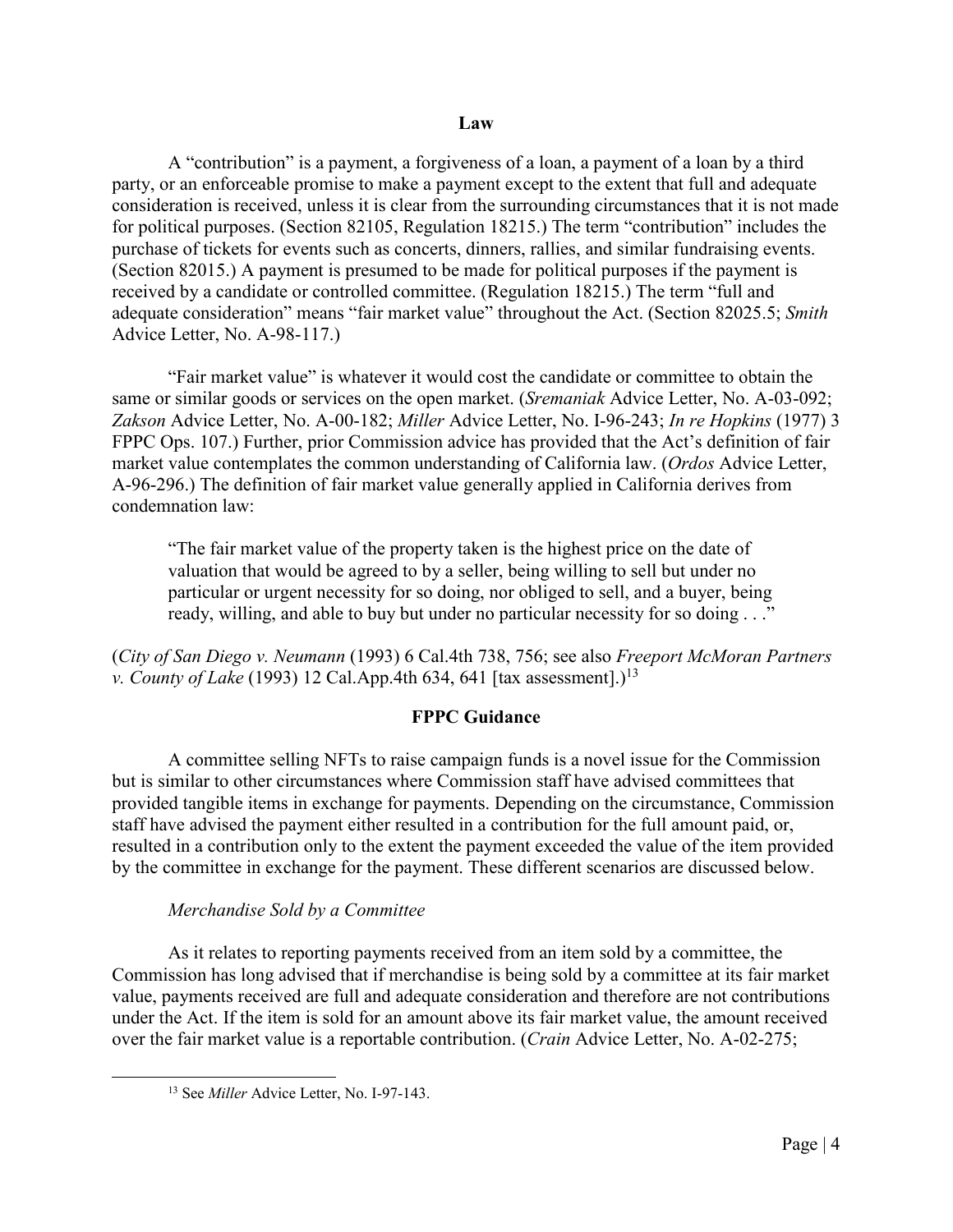*McGrath* Advice Letter, No. I-97-228; *Zerbe* Advice Letter, No. I-95-146; *Sepulveda* Advice Letter, No. I-89-428; *Moniz* Advice Letter, No. A-88-028.) For example, where a candidate provides artwork to contributors in exchange for contributions, the amount an individual pays above the fair market value of the artwork would be a contribution to the committee. (*Miller* Advice Letter, No. A-01-263.)

### *Item Given as an Incentive in Exchange for a Contribution*

Commission staff have previously advised that when an item is given to a contributor as a gift, incentive, or in appreciation for making a contribution, the entire payment amount received by a committee is a reportable contribution. (*Driscoll* Advice Letter, No. A-06-059; *Wold* Advice Letter, No. A-91-062; *Bagatelos* Advice Letter, No. I-95-248.) In *Driscoll*, a candidate gave out a self-published book to individuals who made a payment of \$100 or more to the candidate's committee. The committee was advised to report the entire payment received. In *Wold*, the entire payment received by the committee was a reportable contribution when the committee gave individuals a belt buckle as a gift in exchange for contributions of \$1,000. Lastly, in *Bagatelos*, we advised that giving contributors a calling card worth \$20 in exchange for a \$100 contribution resulted in an \$80 reportable contribution if the contributor knew that a calling card would be received. However, we advised that if the calling card was given "in appreciation" for a contribution of \$100 without the prior knowledge of the contributor, it resulted in the full \$100 payment being a reportable contribution.

# *Tickets to a Political Fundraiser*

Similar to advice provided regarding an incentive or gift given in exchange for a contribution, Commission staff have also advised that the full payment for a ticket to a fundraising event is considered a contribution. Individuals who purchase tickets to a dinner that is advertised as a political fundraiser for a particular candidate or committee are deemed to be making contributions to the candidate or committee in the amount of the tickets purchased. (*Raper* Advice Letter, No. I-97-282; *Bott* Advice Letter, No. I-92-540.) Generally, the entire amount of the purchase price of a fundraising ticket is considered to be a contribution because persons who purchase such tickets are not receiving full and adequate consideration for their payment even though they may be receiving some consideration in the form of food or entertainment. (*Miller* Advice Letter, No. I-92-482; *Lippert* Advice Letter, No. A-86-256.)

# **Analysis and Staff Recommendation**

The sale of NFTs by the Committee is more similar to a gift or incentive for making a contribution than merchandise sold by a committee. This is largely due to doubt that the proposed NFT trading cards would have any fair market value, let alone approach the amount proposed by the Committee. Further, the proposal to offer different levels of NFT based on the amount paid resembles a common fundraising structure employed for political fundraising events rather than a determination of the fair market value of each NFT.

The unique NFT trading cards have no determinable value and are not available on the open market. The Committee itself will be setting the price. If the transfer of NFTs were treated like the sale of campaign merchandise at fair market value, the amount paid for the NFTs would